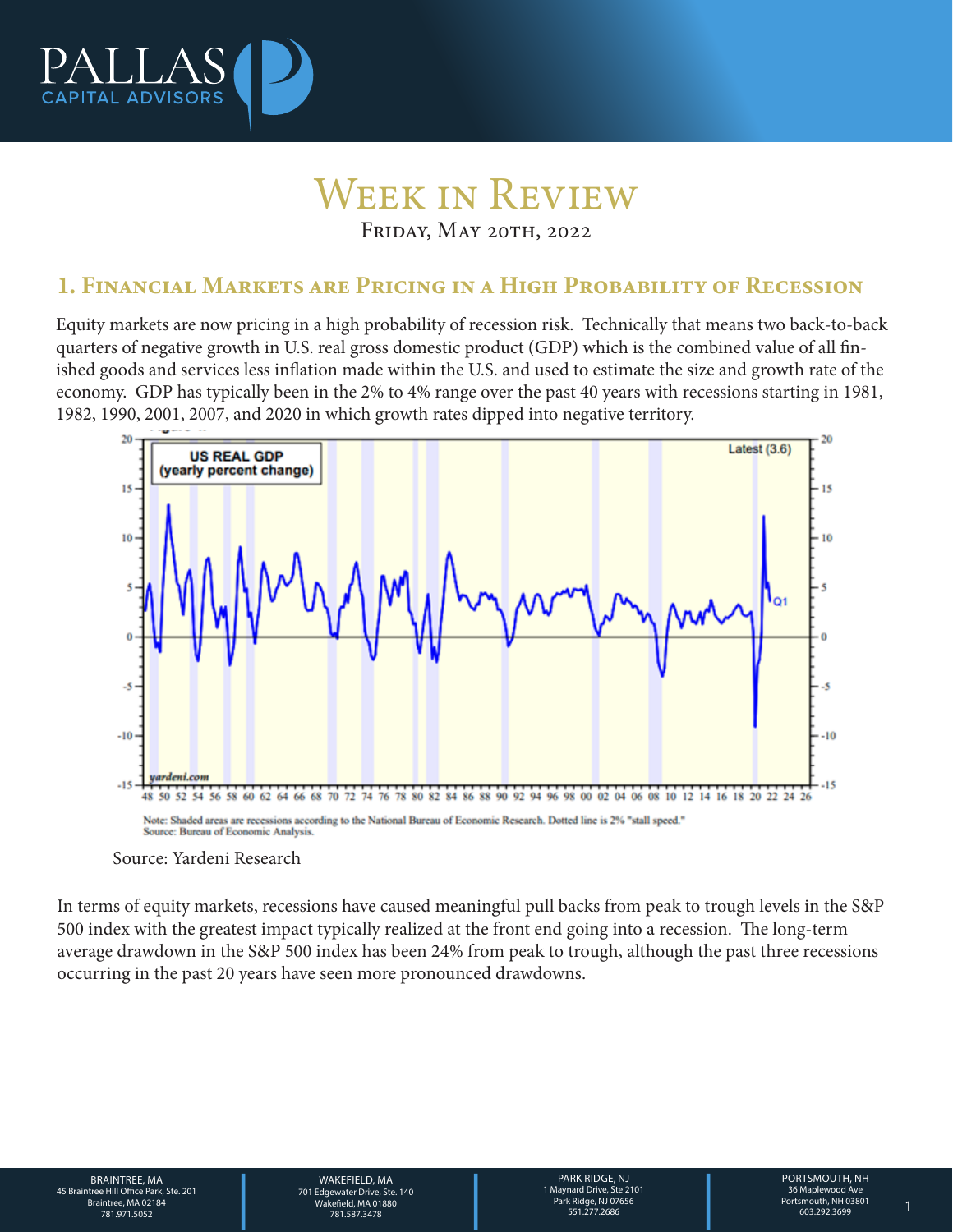



#### Source: Goldman Sachs Global Investment Research

The drivers of recession drawdowns in the equity markets are two-fold, the valuation multiple compression and negative aggregate earnings growth. Multiple compression often occurs at the outset of a recession and is reflective of slower expected growth rates and generally negative sentiment. In the past 5 recessions, the average change in one-year forward P/E multiples from the peak to the trough has been -21%.

|        | Level of forward P/E |              |        |                             |          |                       |        |              | x                                     | Change in forward P/E |                      |                   |
|--------|----------------------|--------------|--------|-----------------------------|----------|-----------------------|--------|--------------|---------------------------------------|-----------------------|----------------------|-------------------|
| Year   | Date                 | Peak         | Date   | $Peak +$<br>3 <sub>mo</sub> | Date     | Start of<br>recession | Date   | Trough       | <b>Months</b><br>peak to<br>recession | Peak to 3<br>months   | Peak to<br>recession | Peak to<br>trough |
| 1981   | Nov-80               | $7.7 \times$ | Feb-81 | $5.9 \times$                | Aug-81   | $5.6 \times$          | Mar-82 | $5.0 \times$ | 9                                     | (23)%                 | (27)%                | (34)%             |
| 1990   | Dec-89               | 11.6         | Mar-90 | 11.0                        | Aug-90   | 9.9                   | Sep-90 | 9.5          | 8                                     | (5)                   | (15)                 | (18)              |
| 2001   | Aug-00               | 23.8         | Nov-00 | 20.8                        | Apr-01   | 21.2                  | Sep-01 | 18.7         | 8                                     | (13)                  | (11)                 | (21)              |
| 2008   | May-07               | 16.0         | Aug-07 | 14.8                        | $Jan-08$ | 14.5                  | Oct-08 | 10.8         | 8                                     | (7)                   | (10)                 | (33)              |
| 2020   | Dec-19               | 18.6         | Mar-20 | 15.3                        | Mar-20   | 15.3                  | Mar-20 | 15.3         | 3                                     | (18)                  | (18)                 | (18)              |
|        |                      |              |        |                             |          |                       |        |              |                                       |                       |                      |                   |
| Median |                      |              |        |                             |          |                       |        |              | 8                                     | (13)%                 | (15)%                | $(21)\%$          |

Note: Valuation trough defined as trough reached during the recession period.

Source: Goldman Sachs Global Investment Research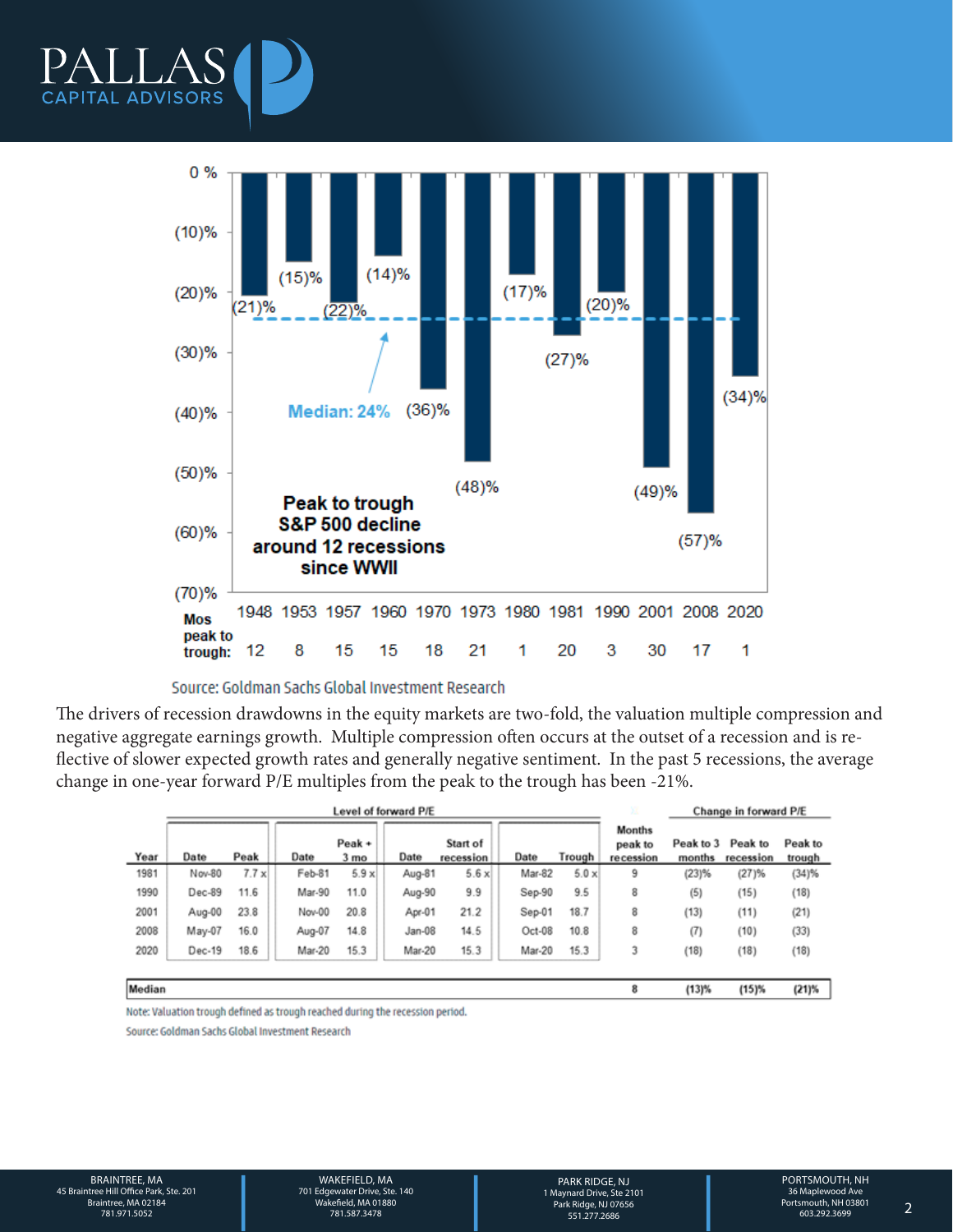

Multiple compression in recessionary periods has also followed a consistent pattern. Across the 12 recessions that have occurred since World War II, equity markets began to price in recessions on average seven months prior to the official start of a recession through multiple compression which tends to bottom and then expand prior to the end of the recession. The recession of 2020 was the exception to this trend, with average multiples remaining lower for an extended period due to the elevated multiple levels associated with the dot.com bubble proceeding the recession, although excluding the "new economy" names, the "old economy" segment of the market followed the historical trend experiencing less multiple compression and a more rapid recovery.

The second driver of recession drawdowns is lower earnings. Since World War II, S&P 500 earnings per share have dropped by a median of 13% from peak to trough during recessions. However, once hitting the trough which has typically been approximately 2 quarters or six months from the commencement of the recession, earnings have rebounded by a median of 17% in the following 12 months.



Source: Goldman Sachs Global Investment Research When considering the interaction between earnings multiples and earnings, forward multiples tend to compress more rapidly during a recession than the actual earnings decline to suggest the overlay of negative sentiment as well as a lag in forward estimate changes on both the downside and upside entering and then exiting a recession.

As we stand today, it is unclear whether we will experience a recession. Economists at Goldman Sachs reported this week that there is a 35% probability that the U.S. economy will enter a recession during the next two years. While Goldman Sachs has lowered their growth forecasts, they remain positive for both 2022 and 2023. However, the financial markets appear more certain that the U.S. will enter a recession with J.P. Morgan publishing this week that they believe the U.S. equity markets are pricing in a 70% probability of recession.

Since peaking at a forward P/E multiple of 21.1X in the first week of January this year, the S&P 500 has fallen to 16.6X, a decline of 21% - equal to the peak to trough recession multiple compression of the past five recessions. Meanwhile, forward earnings estimates for the S&P 500 have increased on a year-to-date basis. The combination of the two factors suggests the market is ignoring the current economic data and likely anticipating a recession.

While multiple compression has already moved in a manner consistent with expectations for a recession, there could be more downside in the S&P. The average recession has seen a 24% retracement in the S&P 500 peak to trough whereas we stand today the decline is 18%. The market could pull back more if high inflation were to drive interest rates higher than current expectations pressuring multiples lower or if significant negative earnings revisions for the S&P 500 were to occur.

BRAINTREE, MA MAKEFIELD, MA MAKEFIELD, MA PARK RIDGE, NJ PORTSMOUTH, NH<br>26 Braintree Hill Office Park, Ste. 201<br>26 Braintree, MA 02184 Mayara May and Drive, Ste. 140<br>281.971.5052 781.971.5052 781.587.3478 731.97556 781.971 BRAINTREE, MA 45 Braintree Hill Office Park, Ste. 201 Braintree, MA 02184

WAKEFIELD, MA 701 Edgewater Drive, Ste. 140 Wakefield, MA 01880 781.587.3478 781.971.5052 3

PARK RIDGE, NJ 1 Maynard Drive, Ste 2101 Park Ridge, NJ 07656 551.277.2686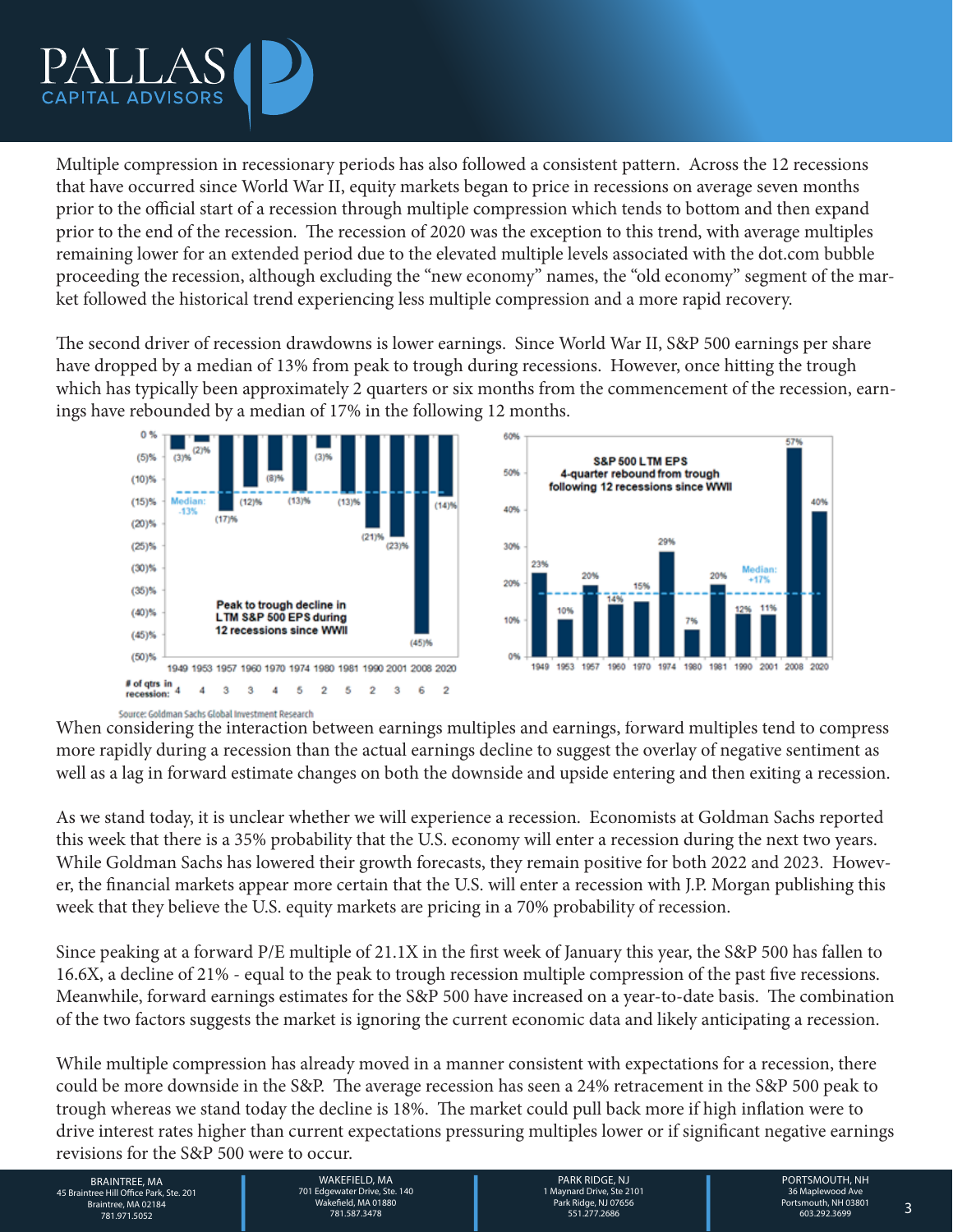

In any case, the pullback in valuation multiples has dampened the risk to the market if a recession were to materialize. A shallow and not long-lived recession might well be welcome to tame inflation and the risk of higher rates and position the market on firmer footing for the subsequent recovery and resumption of earnings growth on the other side.

## 2. Leading Economic Indicators Support Moderating Growth

The Conference Board Leading Economic Index (LEI) for the U.S. decreased by 0.3 percent in April to 119.2 (2016 = 100), following a 0.1 percent increase in March. The LEI is now up 0.9 percent over the six-month period from October 2021 to April 2022. The slowing trajectory of the LEI suggests more moderate growth in the near term but is not yet indicative of a recession.



The year-over-change in LEI is now more in-line with the long-term average and consistent with the long-term year-over-year change in real GDP.



BRAINTREE, MA 45 Braintree Hill Office Park, Ste. 201 Braintree, MA 02184

701 Edgewater Drive, Ste. 140 Wakefield, MA 01880 781.587.3478

WAKEFIELD, MA<br>
701 Edgewater Drive, Ste. 140<br>
781.587.3478 100 1 Maynard Drive, Ste 2101<br>
781.587.3478 100 1 Maynard Drive, Ste 2101<br>
781.587.3478 551.277.2686 603.292.3699 PARK RIDGE, NJ 1 Maynard Drive, Ste 2101 Park Ridge, NJ 07656 551.277.2686 781.971.5052 4